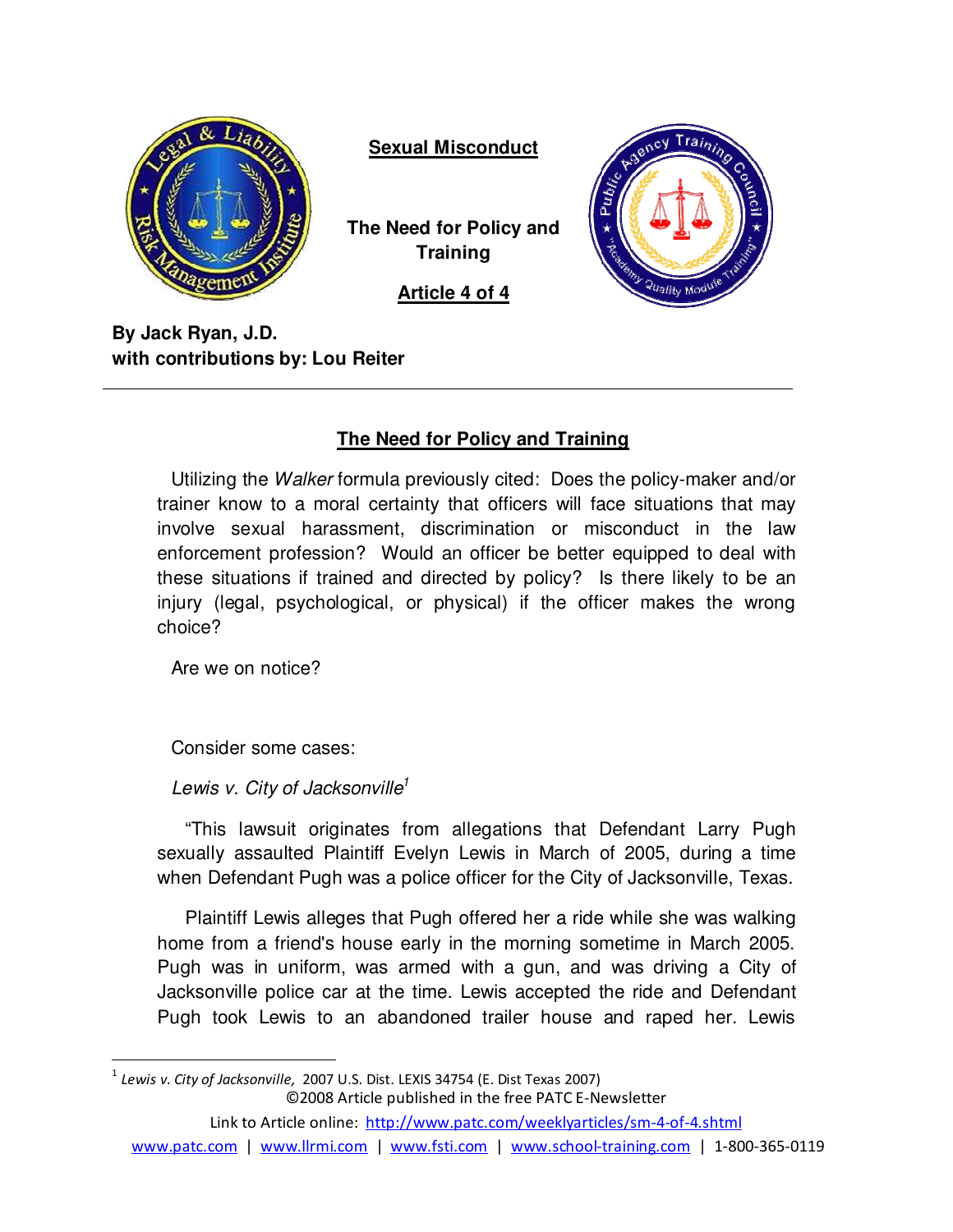indicates that she was afraid Pugh would shoot her if she resisted. Lewis states that she never had consensual sex with Pugh and did not want to have sex with him.

Plaintiff indicates that she called Jacksonville Police Detective Tonya Harris the next day but was unable to reach her. Lewis eventually spoke on the phone with Jacksonville Assistant Police Chief John Page and told him what had happened. Assistant Chief Page asked to speak with Lewis in person, but Lewis said she would rather talk to Detective Harris. Lewis states that she spoke with Detective Harris during the next day or two and told Detective Harris what Officer Pugh had done to her. According to Lewis's Declaration, Detective Harris "felt like the City of Jacksonville knew something bad about Pugh before he raped me." Harris further indicated that "they had a suspicion" and wanted Lewis to "wear a wire." Lewis does not indicate whether she ever did "wear a wire."

Sometime later, Lewis spoke with Joe Evans, an investigator for the Cherokee County District Attorney who was not affiliated with the City of Jacksonville, and told Investigator Evans what Pugh had done to her. About a month-and-a-half to two months later, in October 2005, Lewis gave Investigator Evans a written statement. Lewis also spoke with the FBI shortly after her visit with Evans.

On October 21, 2005, within a day or two of Lewis's written statement to Investigator Evans, Defendant Pugh was placed on suspension by Defendant former Police Chief Mark Johnson. Former Police Chief Johnson fired Pugh on February 8, 2006, after being notified that Pugh had been arrested on charges of sexual assault.

Lewis also alleges that Defendant Pugh assaulted her on August 9, 2006, after Pugh was no longer a police officer.

In her suit, Plaintiff Lewis brings claims against Defendant Pugh for deprivation of rights under color of law pursuant to 42 U.S.C. § 1983, and for state assault and battery claims arising from the August 9, 2006 incident. Plaintiff Lewis also asserts claims against the City of Jacksonville and former Police Chief Johnson (collectively "Defendants") under 42 U.S.C. § 1983 for their failure to supervise Officer Pugh, their deficient hiring and retention of Pugh, and their toleration of a custom of police misconduct.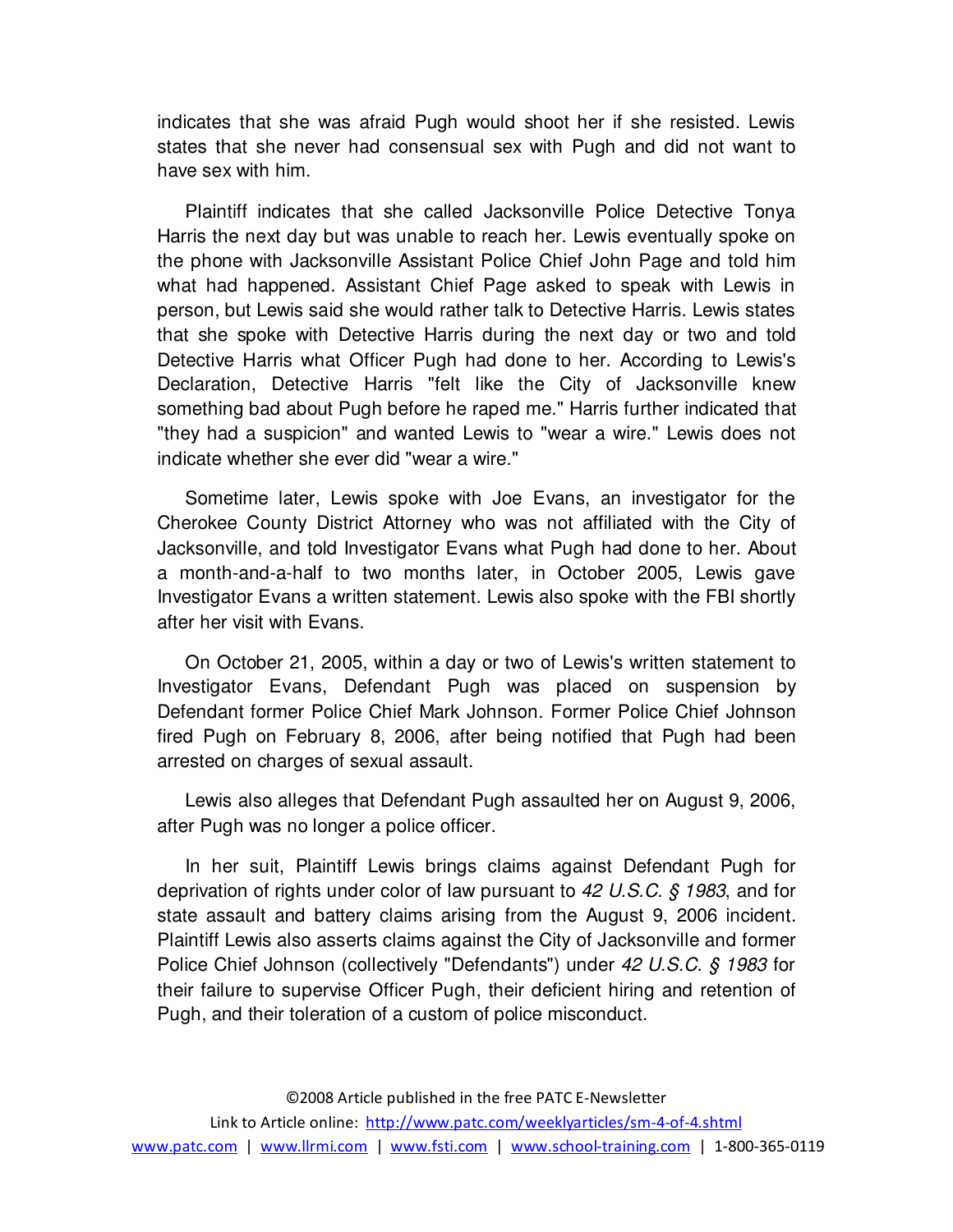Defendants City of Jacksonville and former Police Chief Johnson move for summary judgment on the grounds that there is no evidence to support a cause of action against the City of Jacksonville and former Police Chief Johnson for municipal or supervisory liability under 42 U.S.C. § 1983...

Plaintiff argues that several incidents involving Officer Pugh that occurred both before and after the alleged March 2005 sexual assault are sufficient to prove deliberate indifference on the part of the City and Chief Johnson. These incidents occurred from October 2004 through October 2005. The first incident involving Pugh occurred on October 22, 2004 at the "Tomato Bowl," a football stadium in Jacksonville. On that occasion, Jacksonville police officers including Officer Pugh allegedly used excessive force when arresting several individuals during an incident following a high school football game. Following this incident, several of the alleged victims attended a community meeting that was attended by Police Chief Johnson and voiced complaints that Jacksonville police officers had used excessive force during arrests at the Tomato Bowl incident. Several victims of that incident also attended a Jacksonville City Council meeting where they voiced similar complaints. There were no allegations of sexual misconduct related to the October 22, 2004 Tomato Bowl incident.

In the second incident, Officer Pugh allegedly used excessive force and made an unlawful arrest of an individual following a traffic stop in October 2005. This event occurred approximately six months after the Plaintiff alleges she was raped, and no allegation of sexual misconduct was made in relation to the October 2005 incident.

In addition to these two allegations of excessive force, there is evidence that Officer Pugh may have engaged in other instances of sexual misconduct with other individuals while on duty. There is no evidence, however, as to when these other events occurred. More importantly, however, the Plaintiff's evidence indicates that the City of Jacksonville and former Police Chief Johnson were not made aware of any incidents of sexual misconduct involving Pugh until June of 2005, at least two months after Pugh is alleged to have raped Plaintiff.

©2008 Article published in the free PATC E-Newsletter Plaintiff also produces evidence that the City of Jacksonville hired a consultant in the spring or summer of 2005 to assess the Jacksonville police department and recommend changes or improvements. After the consultant had completed his review, the consultant recommended to the City Council that the police department implement several procedural reforms, including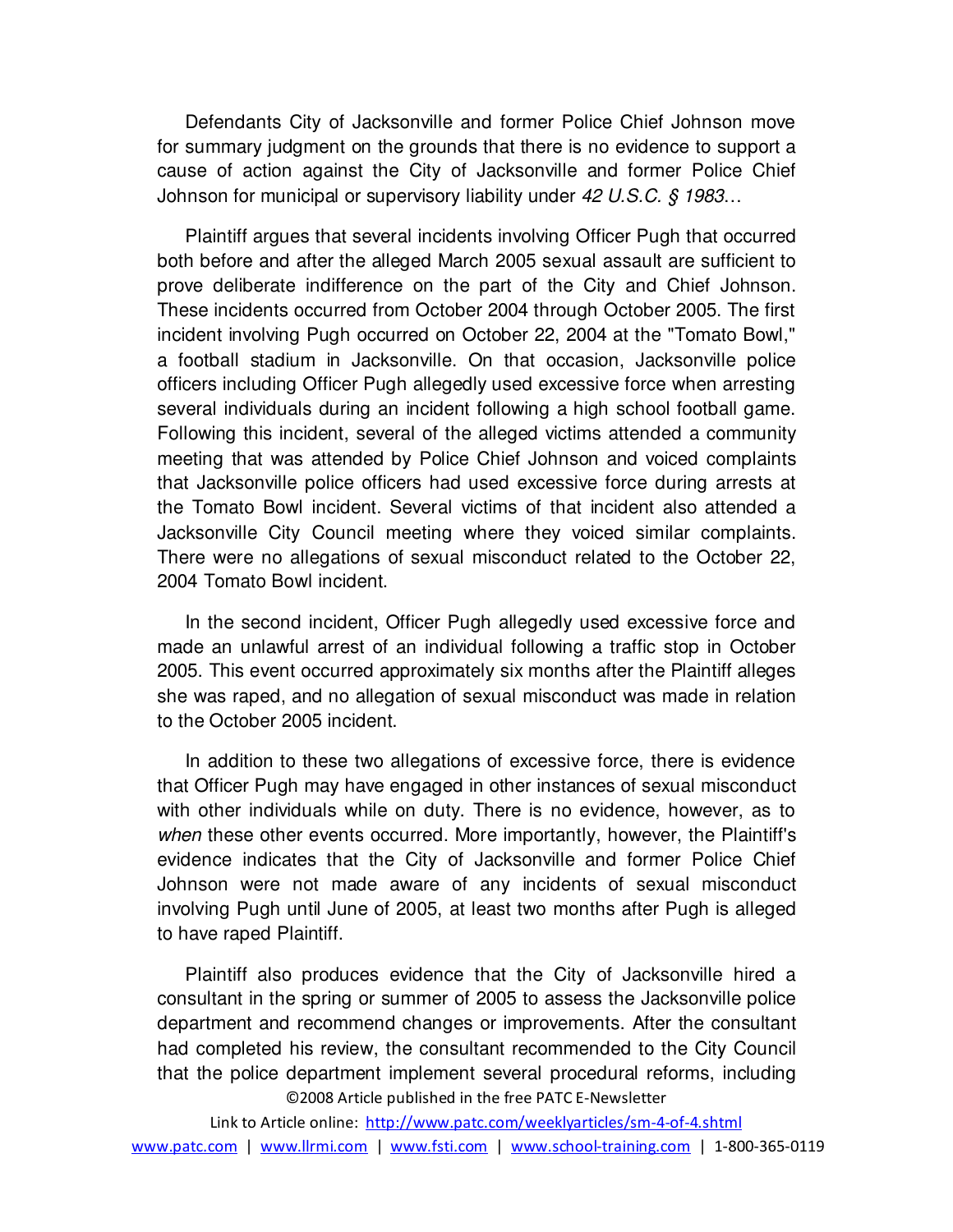use of accountability programs, dated log sheets, and additional management and training programs for all members of the department. There is no evidence that the consultant knew of or made recommendations based on any knowledge of alleged sexual misconduct by City of Jacksonville police officers during his 2005 assessment. The consultant reviewed the Jacksonville police department again in April 2006 and recommended at that time that the City fire or demote Chief Johnson. Chief Johnson was suspended prior to his retirement in 2006. Chief Johnson was told he was suspended because of his failure to properly supervise the police department.

Based on the foregoing, the Court concludes that there is no genuine issue of material fact as to Plaintiff's claim that the Defendants' were deliberately indifferent in their training or supervision of Officer Pugh. Plaintiff has produced no evidence that demonstrates a pattern of similar sexual offenses by Pugh prior to March of 2005 that would support a finding that the Defendants deliberately ignored a risk that Pugh might engage in sexual misconduct while on duty. The evidence indicates that Plaintiff's March 2005 complaint of sexual misconduct was the first complaint of its type received by the police department. Though citizens had made prior allegations of excessive force, a municipality or supervisor must have notice of a pattern of similar violations and the officer's prior conduct must actually "point to the specific violation in question." Davis, 406 F.3d at 383."

The court concluded that plaintiff could not establish the requisite proof to grab one of the brass rings necessary to put the agency on the hook.

# Doe and Roe v. City of Dalles<sup>2</sup>

 $\overline{a}$ 

"On May 25, 1999, plaintiff was ordered committed to a Youth Corrections Facility and placed in the legal custody of the Oregon Youth Authority. He was then released from the custody of the Oregon Youth Authority in mid or early November, 2000.

Within a matter of days following his release, plaintiff began talking with defendant Kirk, who was a police officer for the City of The Dalles at the time.

<sup>&</sup>lt;sup>2</sup> Doe and Roe v. City of Dalles, 2004 U.S. Dist. LEXIS 10780 (Dist. Oregon 2004).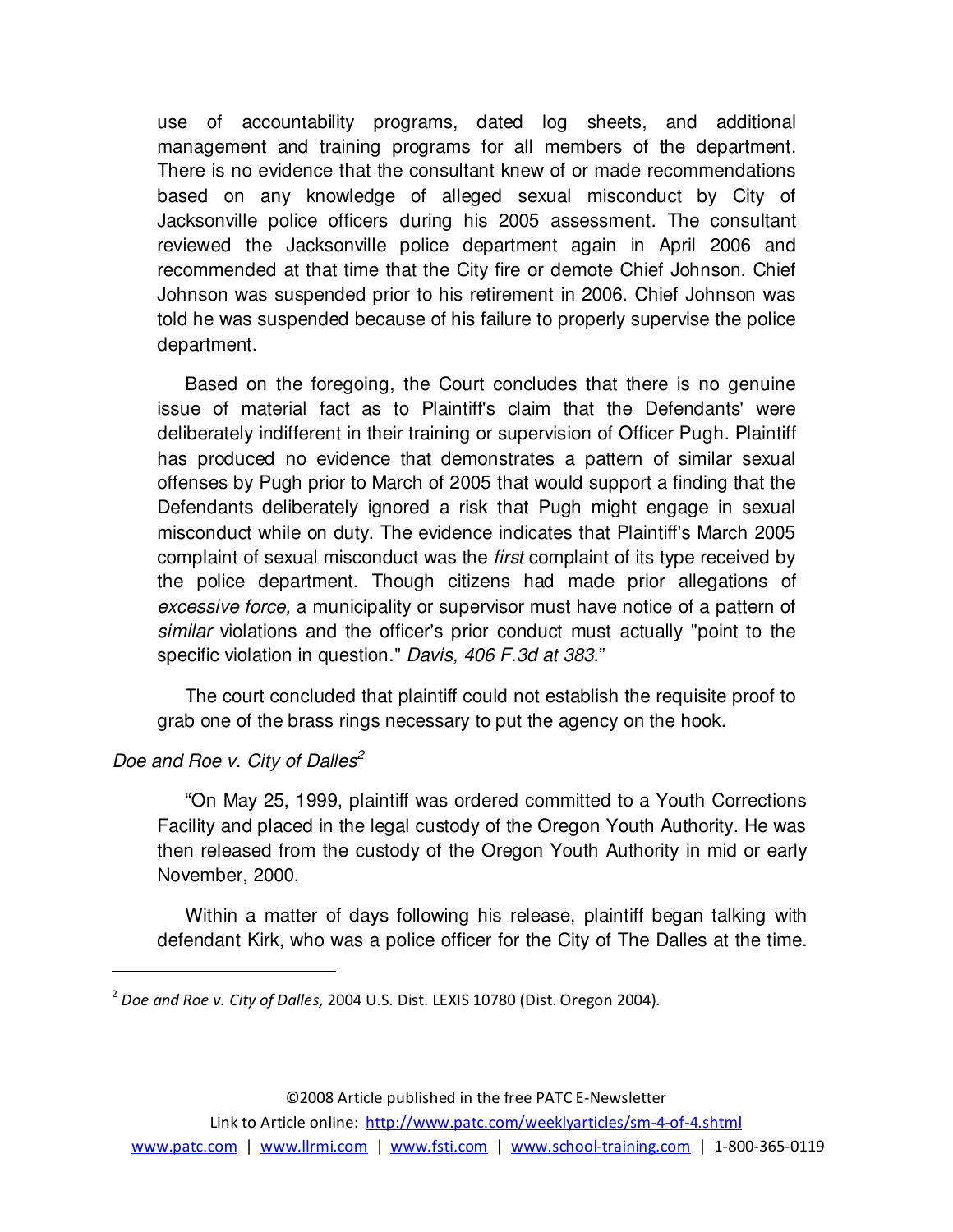Roe and Kirk met with each other and began playing video games and lifting weights together.

On several occasions, plaintiff drank alcohol at Kirk's house. On one of these occasions, Kirk placed Roe's feet on his lap and began rubbing them.

At some point between plaintiff's release and December 22 or 23, 2000, Roe and Kirk traveled to Portland together to pick up a motorcycle.

On another occasion, Roe, while at Kirk's residence, communicated with a woman via the internet. Roe exchanged photographs with the woman over the internet, including pictures of himself taken by Kirk. In one of the photos, Roe was unclothed.

Roe testified in his deposition that he was provided alcohol by Kirk and that he was sexually assaulted by Kirk at Kirk's residence within a day or two of Christmas Eve, 2000. Roe also testified that he had no further contact with Kirk after the incident.

On January 9, 2001, Chief Waterbury issued a written warning to defendant Kirk, based on reports that Kirk had served alcohol to Roe.

On April 16, 2001, Chief Waterbury spoke with plaintiff's mother regarding the allegations against Kirk. Plaintiff's mother informed Chief Waterbury that Kirk had supplied alcohol to plaintiff on several occasions and that Kirk had taken pictures of her son without his clothes on.

On April 18, 2001, Chief Waterbury interviewed Kirk regarding the allegations. Chief Waterbury suspended Kirk the same day. Afterwards, The Dalles Police Department commenced an internal investigation of Kirk based on the allegations against him.

On April 25, 2001, after learning from Chief Waterbury that he would be terminated, Kirk resigned from his position with The Dalles Police Department.

On July 17, 2002, Kirk pleaded guilty to the crimes of Harassment, Sex Abuse III, and Official Misconduct for his conduct toward Roe.

In addition to the events surrounding the alleged abuse of plaintiff Roe, The Dalles Police Department has had several other incidents involving officers giving alcohol to minors and incidents of sexual misconduct by its officers. Throughout the 1990s, officials within The Dalles Police Department were aware of the fact that several officers were spending significant amounts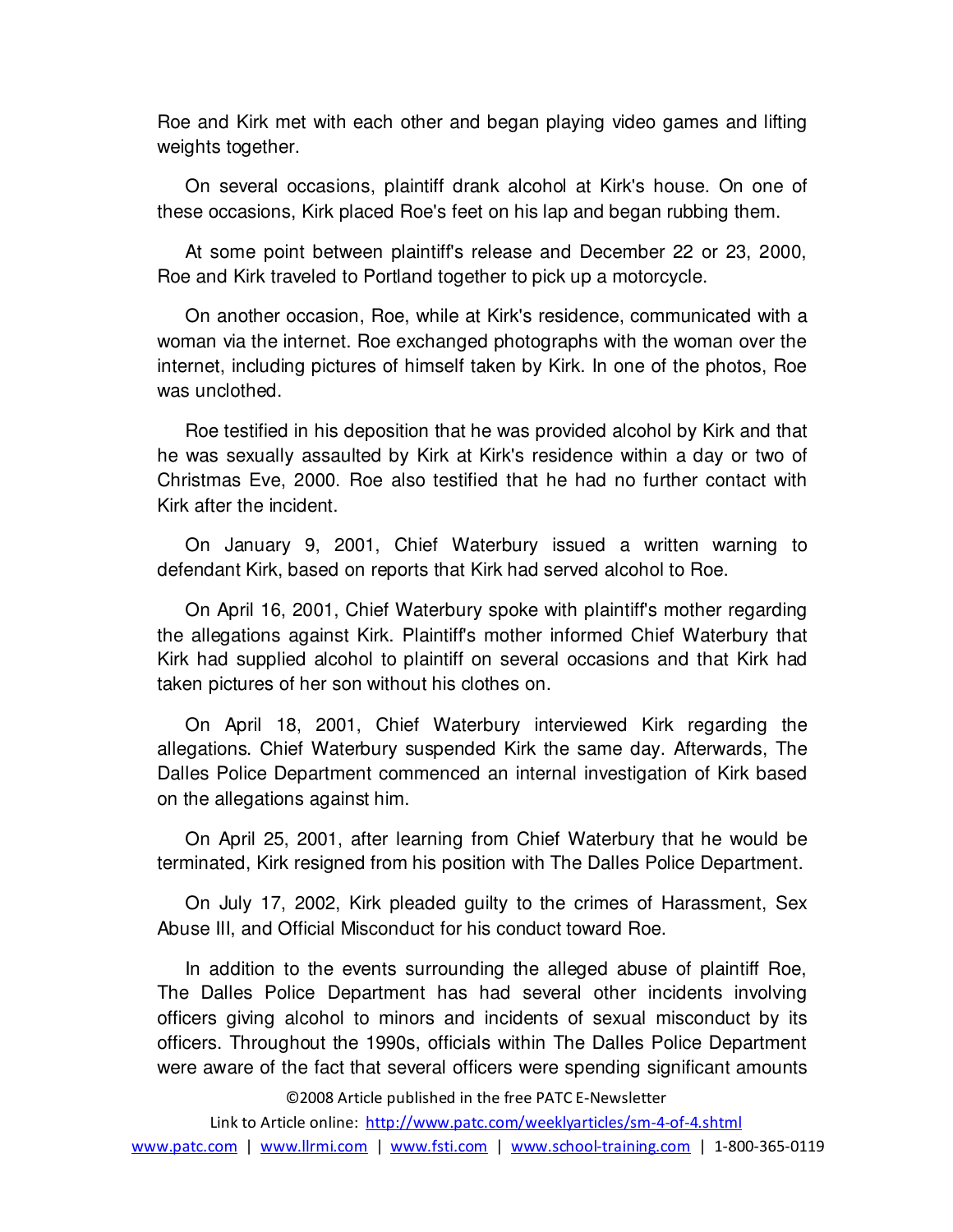of time alone with minors and that the officers had allowed certain minors to become part of their personal lives. The Dalles Police Department received complaints from parents during this time period.

Several police officers, including defendant Kirk, were involved in the Explorer Scouts Program, which was run jointly by several entities including the City of The Dalles through The Dalles Police Department and the Boy Scouts of America. Through the Explorer Scouts Program, Scouts learned about law enforcement. Plaintiff Roe was not an Explorer Scout.

In 1992 or 1993, the Police Department learned of inappropriate sexual contact by police officer David Webb with a minor female Explorer Scout. Webb's employment was terminated on April 6, 1993. He later pleaded guilty and was convicted of Attempted Contributing to the Sexual Delinquency of a Minor.

In 1995, The Dalles Police Sergeant James Tannehill initiated a relationship with "T.R.," a minor male Explorer Scout. Sergeant Tannehill gave T.R. alcohol and ultimately had sexual relations with him. The relationship continued until sometime in 1996 or early 1997. Tannehill pleaded guilty and was convicted of child sexual abuse charges."

In examining the potential agency and supervisory liability the court asserted:

"A municipality cannot be liable under a respondeat superior theory for the acts of its employees under 42 U.S.C. § 1983. Gibson v. County of Washoe, 290 F.3d 1175, 1185 (9th Cir. 2002). It is only "when execution of a government's policy or custom, whether made by its lawmakers or by those whose edicts or acts may fairly be said to represent official policy, inflicts the injury that the government as an entity is responsible under  $\zeta$  1983." Monell v. Department of Social Servs. of New York City, 436 U.S. 658, 694, 56 L. Ed. 2d 611, 98 S. Ct. 2018 (1978). A plaintiff may establish local governmental liability by showing that: (1) a governmental employee committed the alleged constitutional violation pursuant to a formal governmental policy or a "longstanding practice or custom which constitutes the 'standard operating procedure' of the local governmental entity"; (2) the individual who committed the constitutional tort was an official with "'final policy-making authority' and that the challenged action itself thus constituted an act of official governmental policy"; or (3) "an official with final policymaking authority ratified a subordinate's unconstitutional decision or action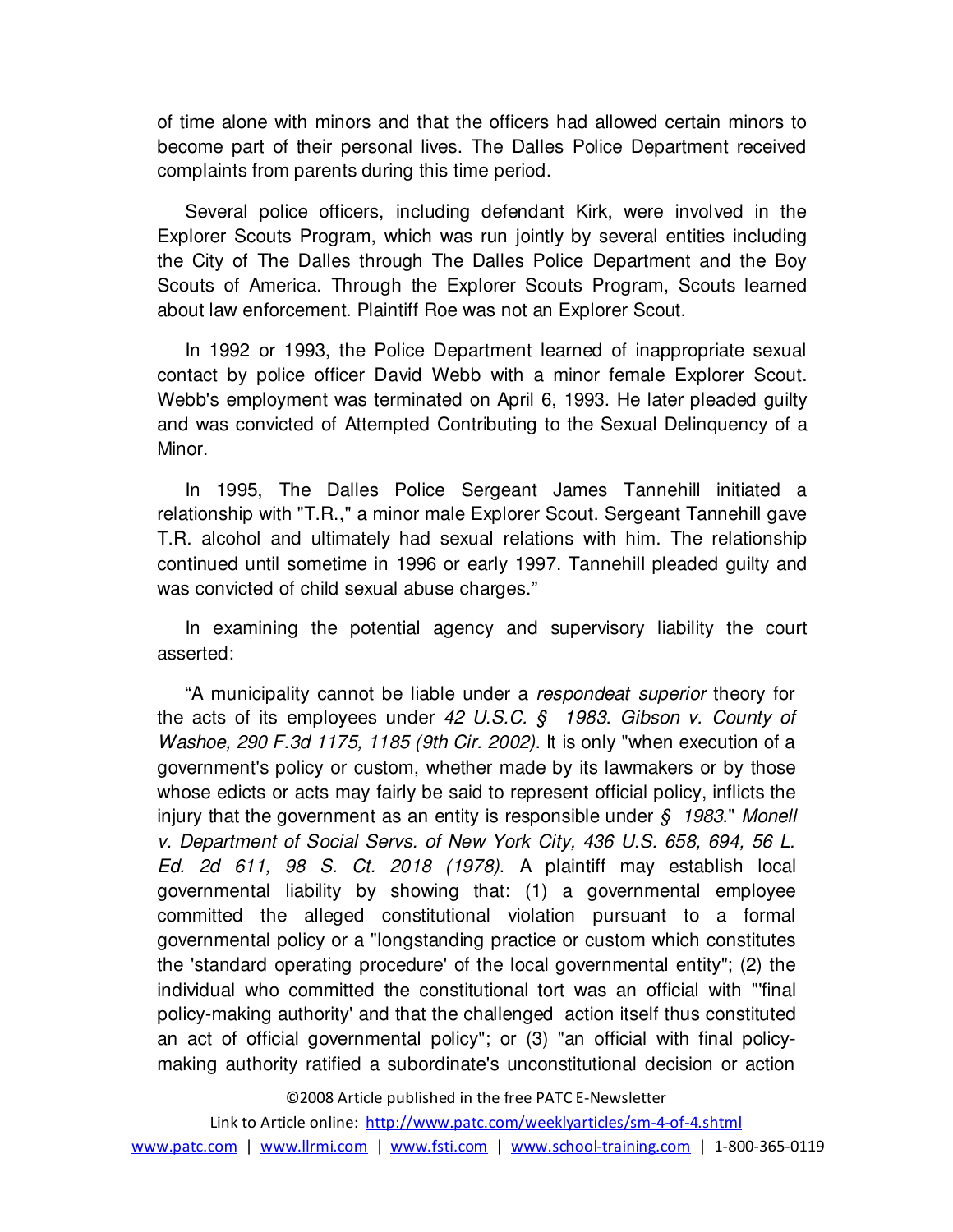and the basis for it." Gillette v. Delmore, 979 F.2d 1342, 1346-47 (9th Cir. 1992), cert denied, 510 U.S. 932, 126 L. Ed. 2d 310, 114 S. Ct. 345 (1993) (internal citations omitted).

A supervisor may be liable under section 1983 if a plaintiff can establish three elements:

- (1) that the supervisor had actual or constructive knowledge that his subordinate was engaged in conduct that posed a pervasive and unreasonable risk of constitutional injury to citizens like the plaintiff;
- (2) that the supervisor's response to that knowledge was so inadequate as to show deliberate indifference to or tacit authorization of the alleged offensive practices; and
- (3) that there was an affirmative causal link between the supervisor's inaction and the particular constitutional injury suffered by the plaintiff.

Plaintiff contends that the City had an informal custom or practice of disregarding complaints of its police officers engaging in inappropriate behavior with minors. I acknowledge the City's argument that Webb, Tannehill, and Kirk were all disciplined and ultimately lost their jobs because of their conduct. However, I find that significant questions of fact exist as to the timing of these incidents, and specifically, when and if policy level officials gained knowledge of alcohol and sex abuse that appeared prevalent in the police officers' interactions with minors. Evidence of the officials' knowledge of any specific threat to Roe is quite slim, but I cannot say that no reasonable jury would find based on all of the evidence, including evidence of reports of similar misconduct of other officers around the same time, that the City and Waterbury had knowledge or acted with the requisite deliberate indifference toward Roe. Plaintiff may establish liability by showing that through omissions the City is responsible for the alleged constitutional violations. Gibson, 290 F.3d at 1186. This will be a heavy burden for plaintiff because he must show that the City's deliberate indifference led to its omissions and that the omissions caused the employee to commit the constitutional violation.  $Id$ ; however, I am not prepared to rule on a motion for summary judgment that plaintiff will be unable to carry this burden. Defendants' motion for summary judgment against the section 1983 claim is denied."

Thus, the court concluded that this plaintiff could take their case to the jury against the agency and supervisors alleging a custom and practice of allowing sex with minors.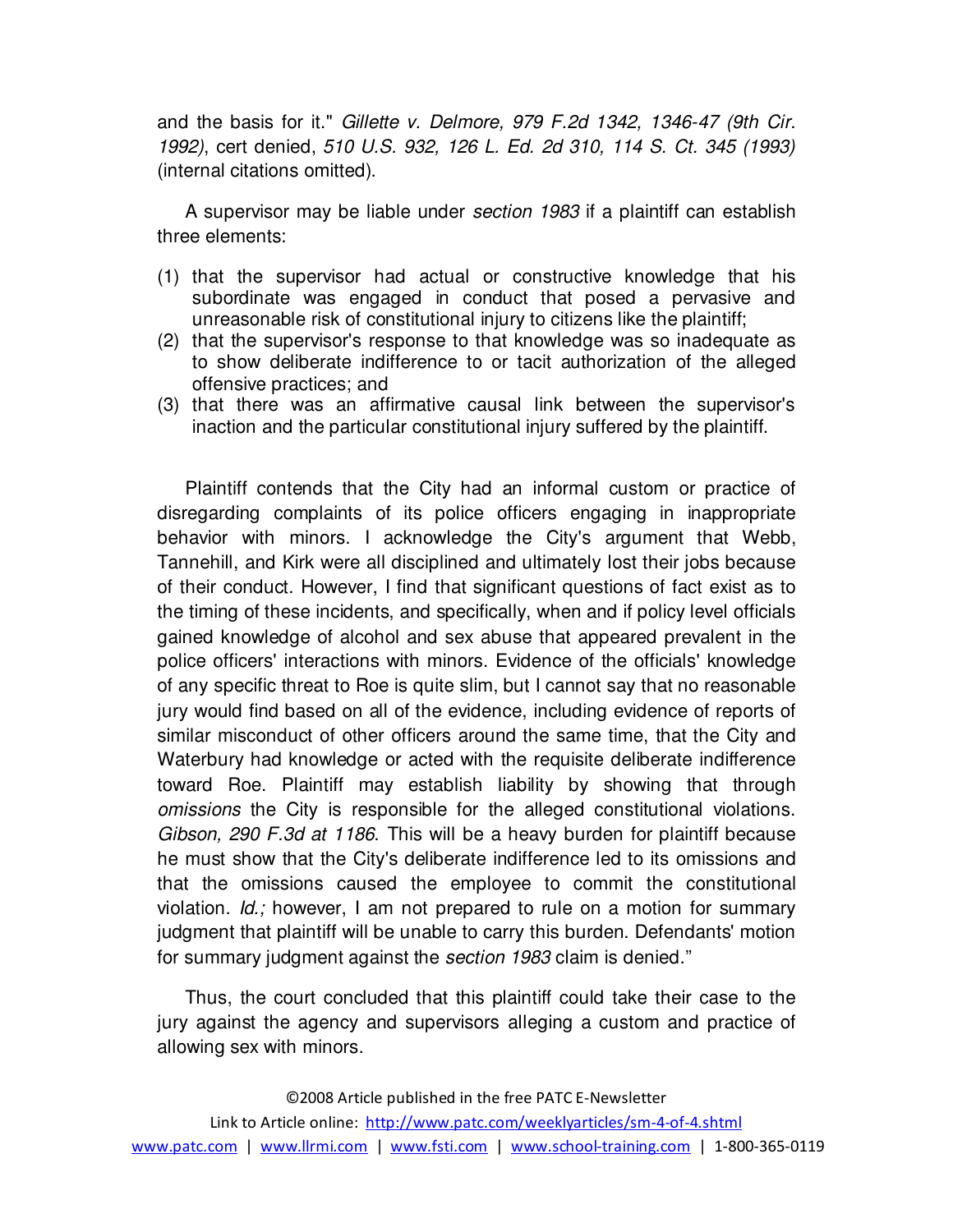# Jacob v. City of Osceola<sup>3</sup>

"Kenig was a police officer for Osceola. He worked for Osceola on a parttime basis beginning in September 2003, but he became a full-time officer a month later in October. Osceola terminated Kenig's employment on August 17, 2004. Kenig was Osceola's only full-time police officer during the relevant time period and he usually worked the night shift, getting off work at about 3:00 or 4:00 a.m.

Prior to hiring Kenig, Booker obtained a criminal background check on Kenig, which did not reveal any reason not to hire him. Booker also spoke with two of Kenig's former employers: the City of Holden Police Department and Ronald Snodgrass ("Snodgrass"), who was the Sheriff of St. Clair County. The Holden Police Department did not discourage Booker from hiring Kenig.

When Booker contacted Snodgrass about Kenig, Kenig was employed at the St. Clair County's Sheriff's Department and he was applying for the position with Osceola. Snodgrass told Booker that Kenig did not meet the county's standards for becoming a road deputy who patrolled the county alone. Snodgrass told Booker that Kenig would be fine as a city officer because he would be confined to the city limits area, but that he did not believe Kenig could be an officer without boundaries. Booker did not ask Snodgrass about the county's standards for its deputies or why Kenig did not meet those standards, primarily because Snodgrass participated in the decision to hire Kenig in Osceola.

Because Osceola did not have a chief of police and because Booker had no law enforcement training, Booker asked Snodgrass to sit in on the interviews for candidates for the Osceola position, even though Snodgrass was affiliated with St. Clair County and not Osceola. Kenig interviewed for the position and Snodgrass participated in the interview and the hiring decision. Snodgrass did not object to hiring Kenig to be an officer in Osceola and he never conveyed any basis for not hiring Kenig to Booker.

 $\overline{a}$ 

 $^3$  Jacob v. City of Osceola, 2006 U.S. Dist. LEXIS 26232 (W. Dist. Missouri 2006).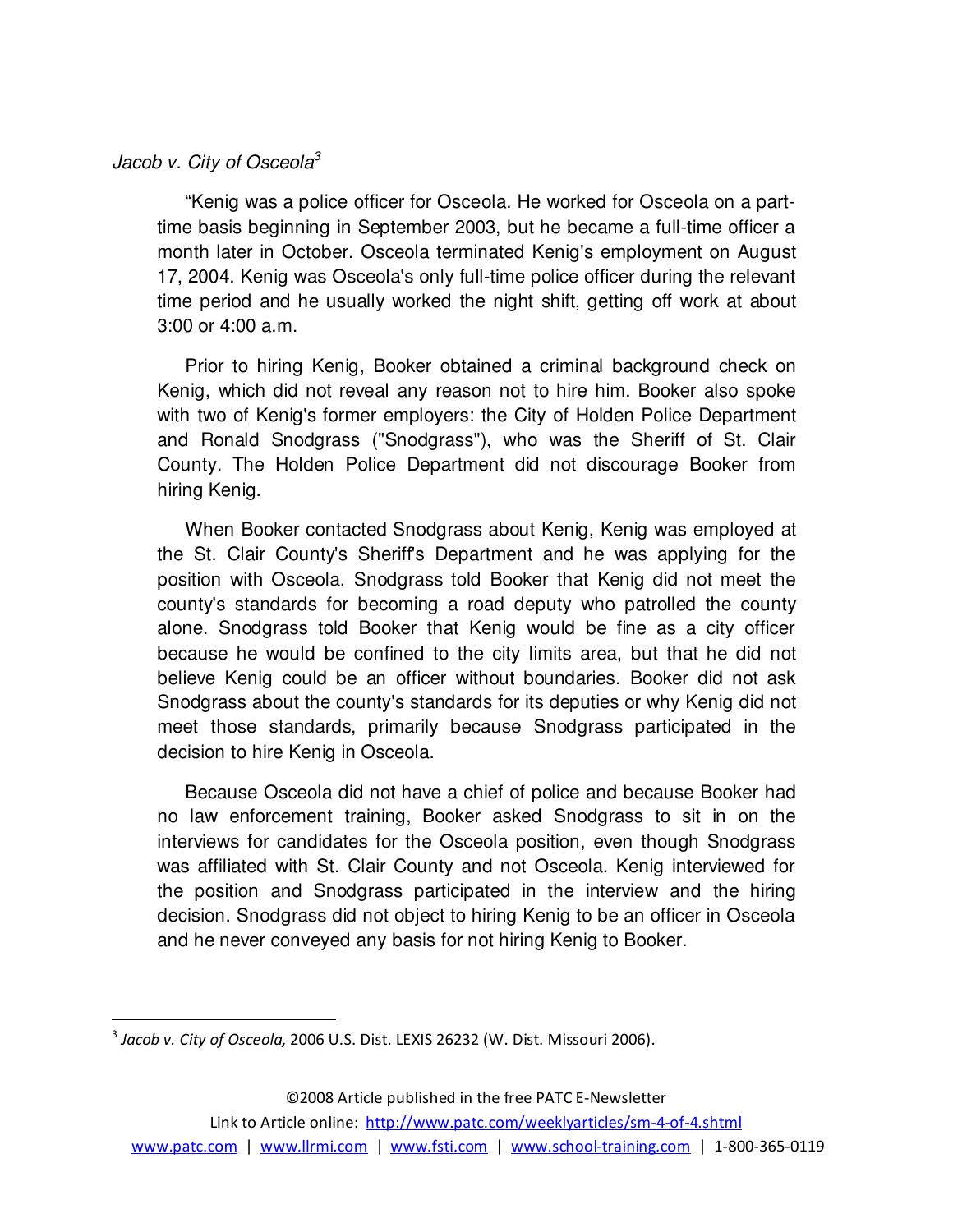Osceola terminated Kenig's employment on August 17, 2004, because he provided alcohol to a minor and for brandishing his weapon during a dispute. Kenig pleaded guilty to providing alcohol to a minor in early 2005.

During the relevant time period, Osceola had an employee manual that prohibited sexual harassment. See Def. Ex. 9 [Doc. # 50] at § 6(A). During his deposition, Kenig admitted that during his police training he learned that sexual comments and sexual advances were inappropriate and that they violated citizens' constitutional rights. See Def. Ex. 11 [Doc. # 50] at 95:11- 25.

#### **B. Kenig's Assault on Crystal Jacob**

For purposes of evaluating Defendants' Motion, the Court will assume that Jacob's allegations are true.

Jacob was home alone at her house in Osceola on July 13, 2004. Between 2:00 p.m. and 5:00 p.m. that afternoon, she called the Osceola Police because she was afraid her estranged husband would return to the home. Kenig responded to the call and stayed about thirty minutes at the home. When he left, he made a statement about Jacob inviting him back [\*5] for dinner later.

Later that evening, Jacob called the Osceola Police Department around 9:00 p.m., and Kenig responded to the call. Jacob called again because her estranged husband had alleged that Jacob's friends were breaking into their home to steal things. When Kenig arrived, Jacob met him at the front porch. Kenig said he would stay until the situation was resolved. Kenig stayed for approximately two hours and he followed her around the house. Jacob stated that Kenig made her uncomfortable because he was following her too closely and making sexual comments, but she could not remember exactly what his comments were.

Later in the evening, Kenig and Jacob were on her back porch. Kenig discussed his divorce and his girlfriend and he talked about how he liked to be with other women. Kenig asked Jacob to have sex with him and she declined. Jacob did not ask Kenig to leave because she was afraid of being alone. At some point, Kenig reached over and touched Jacob's breast. She ended the conversation and told Kenig to leave. Kenig told Jacob, "Why don't you get into something more comfortable" and Jacob again told him to leave.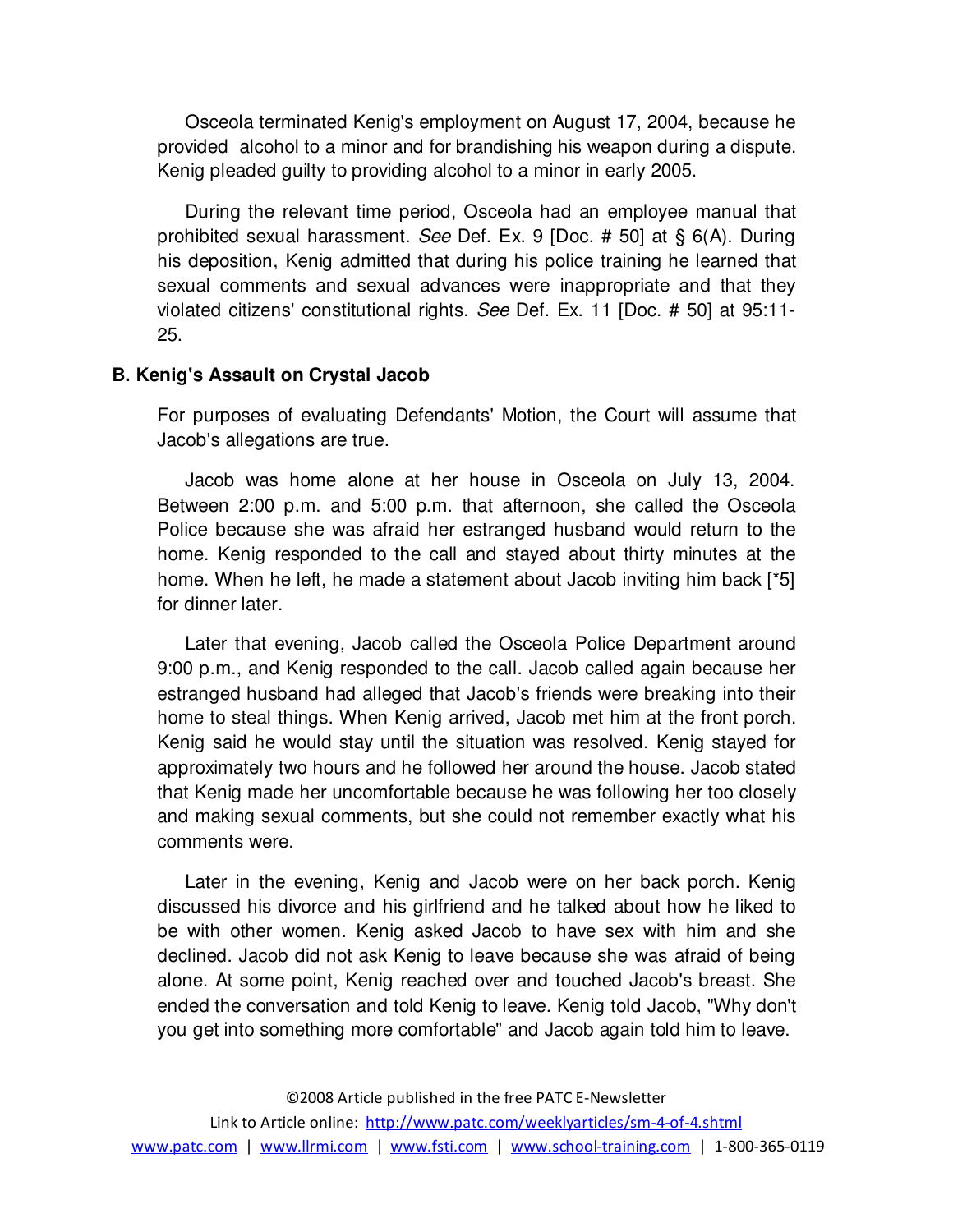Kenig walked toward Jacob's front door and she went to her bedroom to change clothes to get ready for bed. Kenig returned down the hallway and he could see into Jacob's bedroom. Jacob was naked from the waist down and she jumped into her bathroom so Kenig could not see her. Kenig apologized and Jacob again told him to leave. When Jacob came out of the bathroom, she saw that Kenig had unzipped his pants and he was exposing his penis to her. Kenig stated, "I've seen yours and now you've seen mine." Jacob told him to leave and Kenig re-zipped his pants.

Jacob started to leave the bedroom to escort Kenig to the front door. Kenig pulled her back into the room. Kenig reached around Jacob's waist and over her shoulder and put one hand down her pants to fondle her vagina and the other hand under her shirt to fondle her breast. Kenig prevented Jacob from moving her arms as he fondled her.

Jacob pulled away as Kenig was kissing her neck and she asked him what he was doing. Kenig responded, "Well, you said you didn't want to have sex tonight." Jacob again told Kenig to leave and he did.

Kenig was subsequently fired by Osceola in August 2004, but not because of the incident with Jacob. Jacob did not report Kenig's conduct to Booker or Osceola, although she did tell another officer about what Kenig did after Kenig was terminated.

# **C. Other Complaints About Kenig**

# **1. Jessica Miller**

Jessica Miller ("Miller") alleged that in March 2004, Kenig responded to a call at the city park in Osceola. Miller alleged that, against her will, Kenig unzipped her pants and fondled her vagina. Miller told Kenig to stop and he did. Shortly thereafter, Miller alleged that Kenig responded to a call at her home and he suggested that he come back later to help her change into her pajamas.

# **a. Miller's Complaint to Sharon Brunson**

In a declaration submitted with Plaintiff's Opposition to Defendants' Motion, Miller stated that she told Sharon Brunson ("Brunson") about the park incident with Kenig. Brunson was a member of the Osceola Board of Aldermen at the time. According to Miller, Brunson wrote down the information and told her she would follow up with her about it.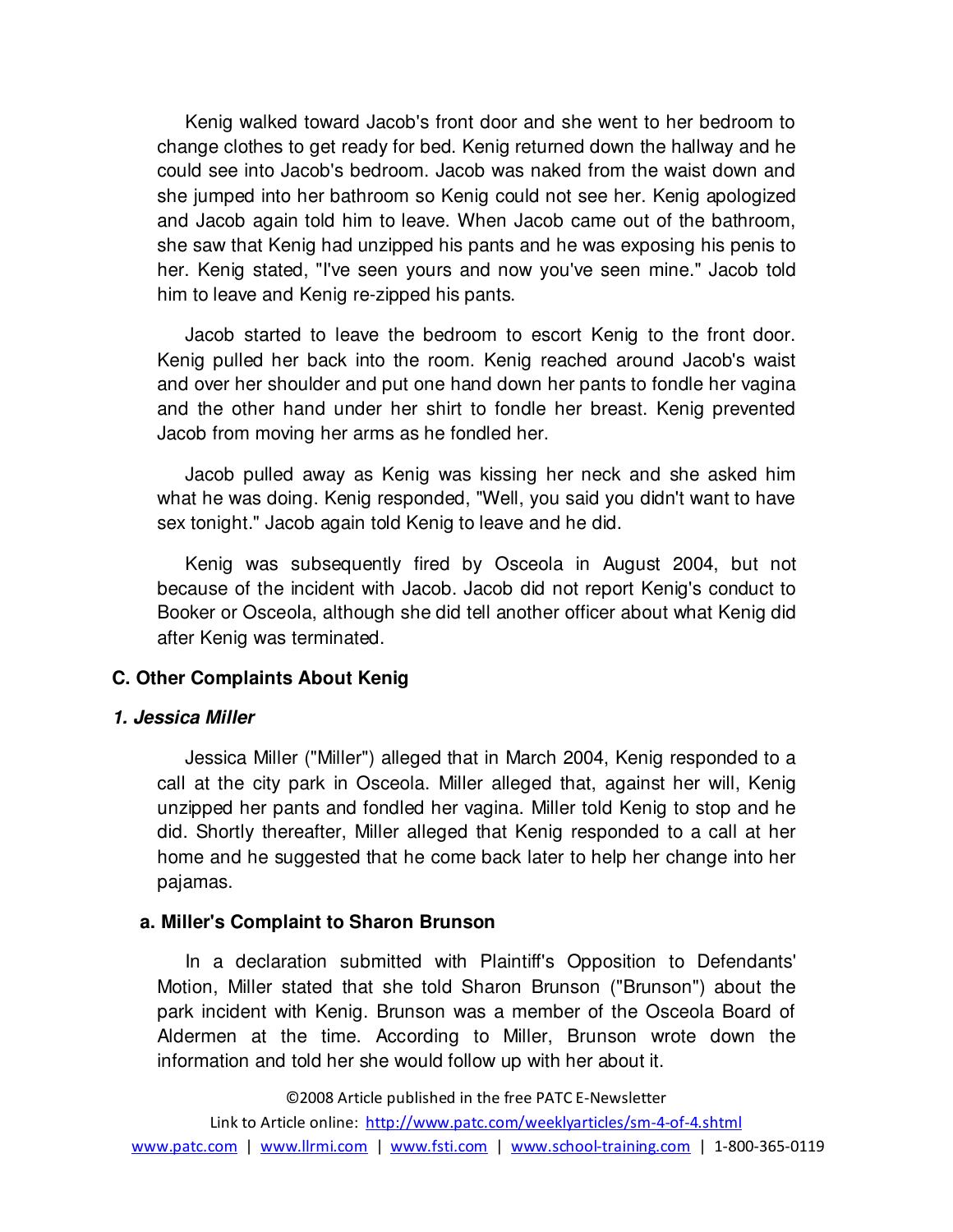In an initial statement, Miller stated that she reported Kenig's conduct "shortly thereafter." See Miller Declaration [Doc. # 52] dated January 2, 2006, at P4. Subsequently, Defendants procured their own statement from Miller which stated, "I don't remember when I told [Brunson] about the incident with [Kenig]. It could have been after July 14, 2004." See Defendants' Reply [Doc. # 56] at Ex. A dated January 17, 2006. Jacob obtained another statement from Miller, which stated,

 After thinking about it I am certain that it happened in the spring around March 2004 (when Kenig unzipped my pants) and I told [Brunson] within a few weeks after it happened about him unzipping my pants. [Brunson] knew who I was from coming in the store that's why I felt comfortable talking to her.

See Miller's Statement [Doc. # 59-2] dated January 27, 2006.<sup>2</sup>

2 Initially, the Court did not allow Jacob to submit Miller's Third Declaration dated January 27, 2006. See Order [Doc. # 60] However, in the interest of considering all of the available evidence, the Court will vacate its Order and consider Miller's Third Declaration. Accordingly, the Court will grant Plaintiff's Motion for Leave to File Jessica Miller's Third Declaration. [Doc. # 59]

Brunson [also executed a statement regarding when Miller told her about Kenig. According to Brunson's statement,

 [Miller] explained to me that one evening when she had been drinking that [Kenig] had tried to kiss her and unzip her pants. She said that she believed she may have come on to him, and given him the wrong idea.

Id. Regarding the timing, Brunson stated that she did not remember the date of the conversation with Miller. According to her, "It possibly occurred after July 14, 2004. It could have been sometime in the Fall of 2004." Id.

# **b. Miller's Complaint to Snodgrass**

Miller also stated that she told Snodgrass about the incident with Kenig. Miller stated, "I also discussed the situation with [Snodgrass]. [Snodgrass] told me that he would report the information to [Booker]." See See Miller Declaration [Doc. # 52] dated January 2, 2006, at P5. Regarding her complaint to Snodgrass, Miller stated, "I don't remember exactly what I told [Snodgrass]. All I know is I made comments here and there when he came in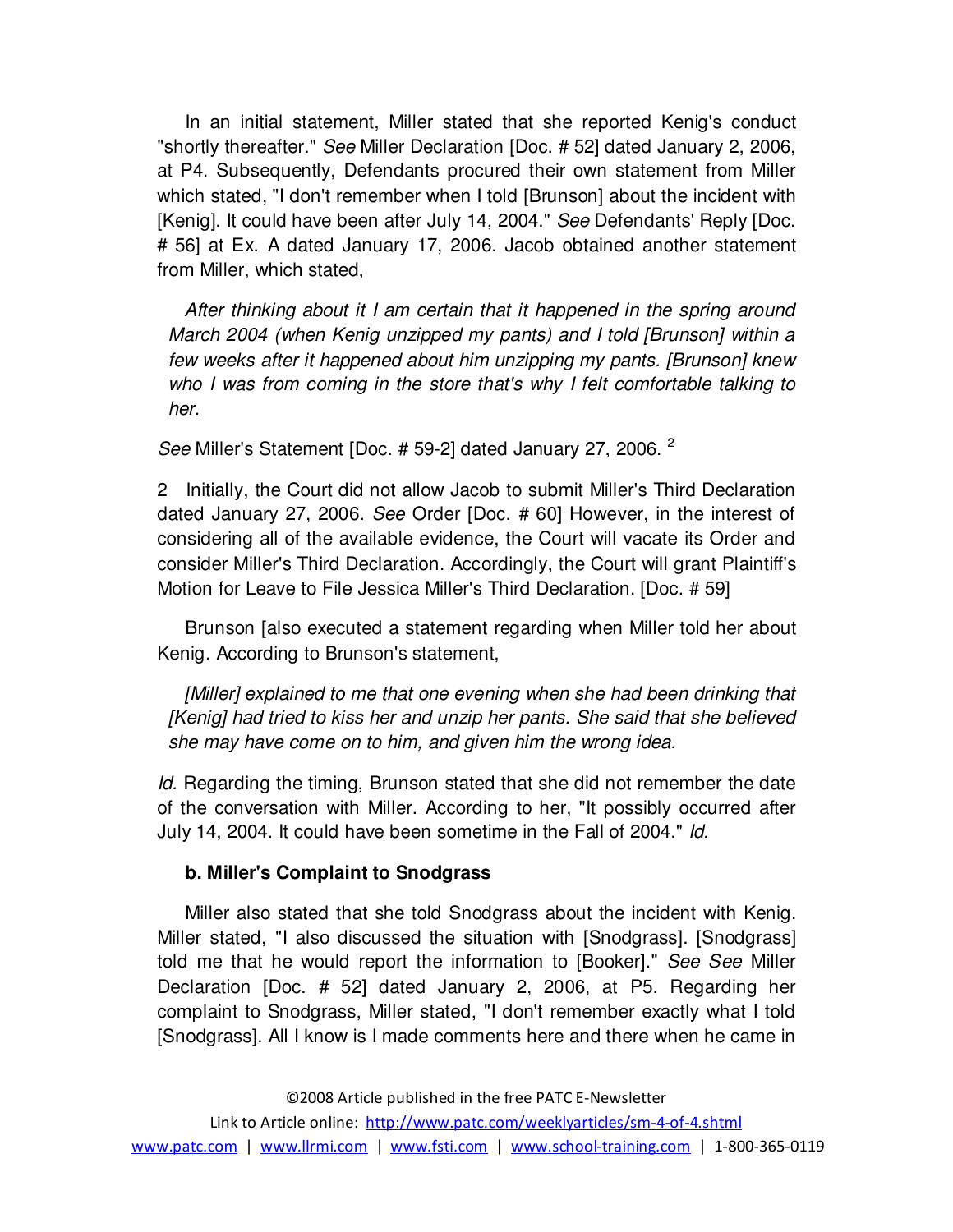the store about the rude things that [Kenig] said to me."  $3$  See Defendants' Reply [Doc. # 56] at Ex. A dated January 17, 2006.

3 At the time, Miller worked in a grocery store in Osceola and Snodgrass would come into the store where she worked. See Snodgrass Dep. [Doc. # 52] at 58:6-17.

Snodgrass testified about Miller's complaint. Snodgrass could not recall exactly what Miller told him about Kenig. According to his best recollection, she complained that "Kenig had made some type of comment to her, and she just wanted me to know about it." See Snodgrass Dep. [Doc. # 52] at 59:18-20. Snodgrass believed the comments were probably inappropriate, although he could not recall exactly what they were. Snodgrass did not testify that Miller complained about Kenig touching her against her will or unzipping her pants at the park. Snodgrass's testimony focused solely on Miller's complaint about Kenig's inappropriate comments.

Snodgrass told Booker about Miller's complaint, but he did not give Booker her name because "she wanted nothing done about it." Id. at 63:10. Snodgrass testified that Miller did not want the comments investigated nor did she want her name relayed to Booker. Thus, he did not provide Miller's name to Booker and there is no evidence that Booker followed up on the information Snodgrass gave him.

There is no evidence regarding the timing of Miller's complaint to Snodgrass. In his deposition, Snodgrass simply testified that, "I think it was warm" when he talked to Miller about Kenig. Id. at 59:1. Snodgrass testified that Miller provided him with only one complaint regarding Kenig. Id. at 58:23.

# **2. Tammy Ryan**

In March 2004, Tammy Ryan ("Ryan") called the Osceola Police Department to report child abuse at a neighbor's house and Kenig responded to the call. In response to a question from Ryan, Kenig responded "twelve inches." Later in the conversation, Ryan again tried to ask Kenig a question and he stated, "I think my answer was better." She responded, "What do you mean?" and he stated, "twelve inches, didn't your sister tell you?" See Ryan Dep. [Doc. # 52] at 13:23 to 15:23. Ryan interpreted Kenig's response as referring to the size of his penis because Ryan's sister had previously dated Kenig. Id.

©2008 Article published in the free PATC E-Newsletter Link to Article online: http://www.patc.com/weeklyarticles/sm-4-of-4.shtml www.patc.com | www.llrmi.com | www.fsti.com | www.school-training.com | 1-800-365-0119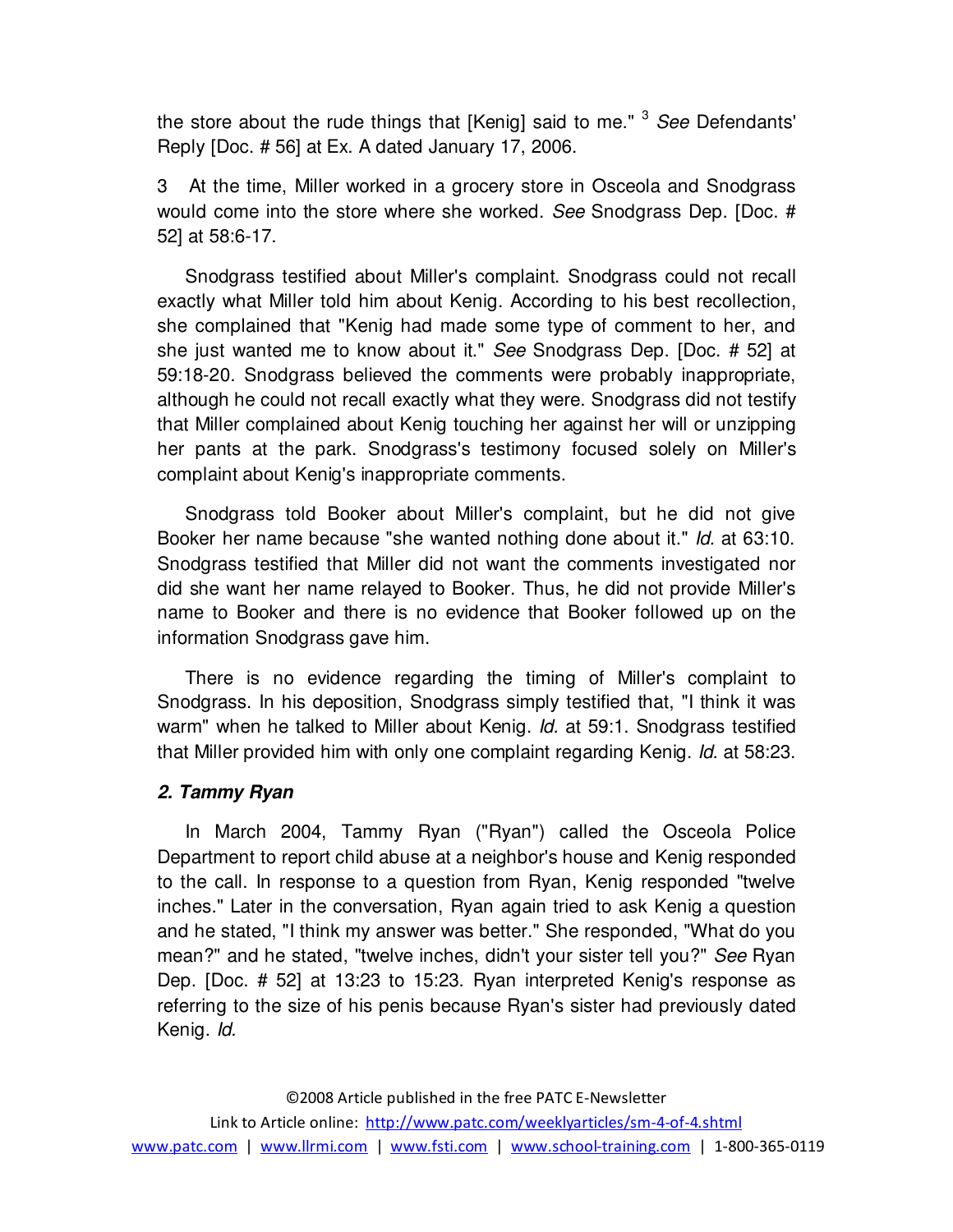A few days later, Kenig called Ryan at around 2:00 a.m. He told her that he was getting off work at 3:00 a.m. and he said, "You owe me. You want to come by my house and take care of what you owe me?" *ld.* at 16:16-25. Ryan hung up on Kenig and he called twice more within the next week and said the same thing. Again, Ryan interpreted Kenig's comments as being sexual.

Ryan continued to follow up with telephone calls about the child who was allegedly abused and she eventually contacted the Division of Family Services. In a subsequent telephone conversation, Kenig told her to he was "going to shoot her in the F'ing foot" if she did not stop calling about the child. Id. at 20:17 to 21:1.

Ryan contacted Booker and complained about Kenig's comments and his threat. Ryan would have spoken with Booker in March or April 2004 based on the timing set out in her deposition. Booker did not follow up with Ryan about her complaint.

# **3. Tara Scott**

In June 2004, Tara Scott ("Scott") and her mother, Diana Morgan ("Morgan"), went to Booker's house to complain about Kenig. Earlier, Scott was walking home in the rain and Kenig offered her a ride home. According to Scott, Kenig "insisted" that she get in the car, but she refused. Morgan contacted Booker and told him that Scott was afraid of police officers and men in general because of her experience with men in the past. Morgan asked Booker to instruct Kenig not to offer Scott a ride or talk to her unless Scott requested it. Booker followed up with Kenig and he stated that he was only offering her a ride because it was raining. There is no evidence that Kenig made any sexual or inappropriate comments to Scott.

# **4. Vicky Raymond**

It is unclear when Vicky Raymond ("Raymond") made a complaint about Kenig, but it was prior to his termination in August 2004. Raymond complained to Donna Hudson ("Hudson"), a member of the Osceola Board of Alderman, that Kenig had made an inappropriate comment to her when she was at the hospital. There is no evidence regarding the nature of the comment. Raymond submitted her complaint to Hudson who in turn notified the rest of the Board of Aldermen and Booker during a subsequent meeting. Booker contacted Raymond about her complaint and she denied that she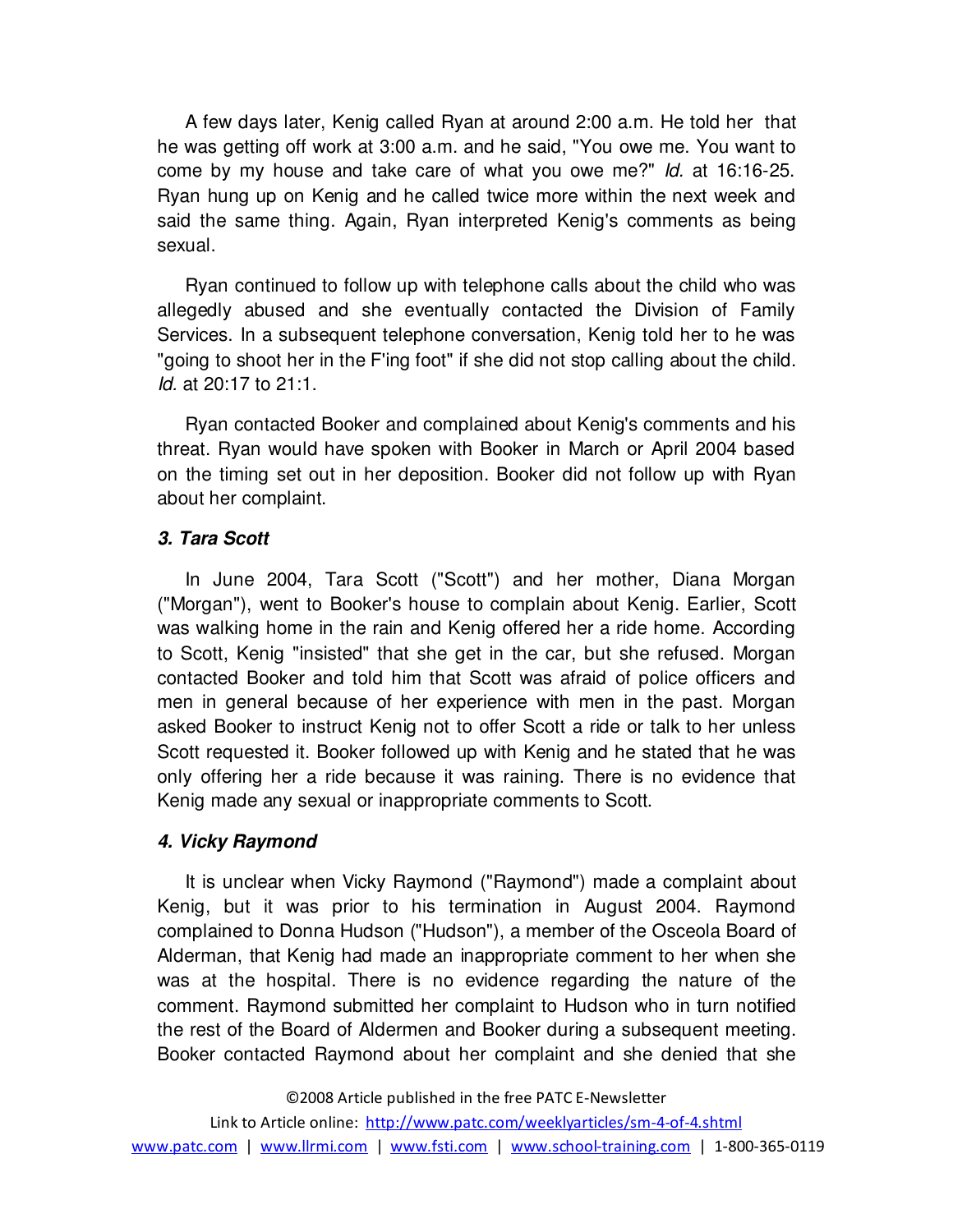had a complaint or that there was a problem. See Booker Dep. [Doc. # 52] at 69:16 to 70:2. Booker did not specifically ask Raymond if Kenig's comment was sexual in nature, but she denied that she had any problem with him. Booker contacted Raymond the day after Hudson notified him of the problem.

# **4. Charlene Sommer**

Charlene Sommer ("Sommer") alleged that Kenig tried to kiss her against her will and that he touched her breast while she was getting out of his vehicle. The incident occurred in August 2004. Sommer reported the incident to Booker.

# **5. Sac Osage Hospital Incident**

Snodgrass testified that he heard a rumor that Kenig had touched a woman on the buttocks at the Sac Osage Hospital after he followed her into a nurse's station. See Snodgrass Dep. [Doc. # 52] at 31:19-24. Snodgrass stated that he did not receive the complaint and that "it came through a second party, and I cannot remember who the second party is. And I believe one of my deputies even also told me about the situation." Id. There is no evidence of when this occurred. Snodgrass reported the incident to Booker and Booker stated that he already had the information. Id. at 62:19 to 63:7.

# **6. Housing Incident**

Snodgrass also testified that he heard about a complaint from an individual who lived in a housing unit in Osceola and an officer had allegedly touched her breast. Id. at 32:14-17. There is no name provided for the complainant nor is there any evidence about when this occurred. In fact, Snodgrass was not even sure that Kenig was the officer who allegedly committed the misconduct. Id. at 67-68. Snodgrass again classified this as a "rumor."

# **7. Theresa Temkey**

Theresa Temkey ("Temkey") had contact with Kenig in June 2004. Kenig allegedly exposed his penis to Temkey and slid his nightstick up her nightgown. Temkey did not tell anyone about the incident with Kenig until May 2005.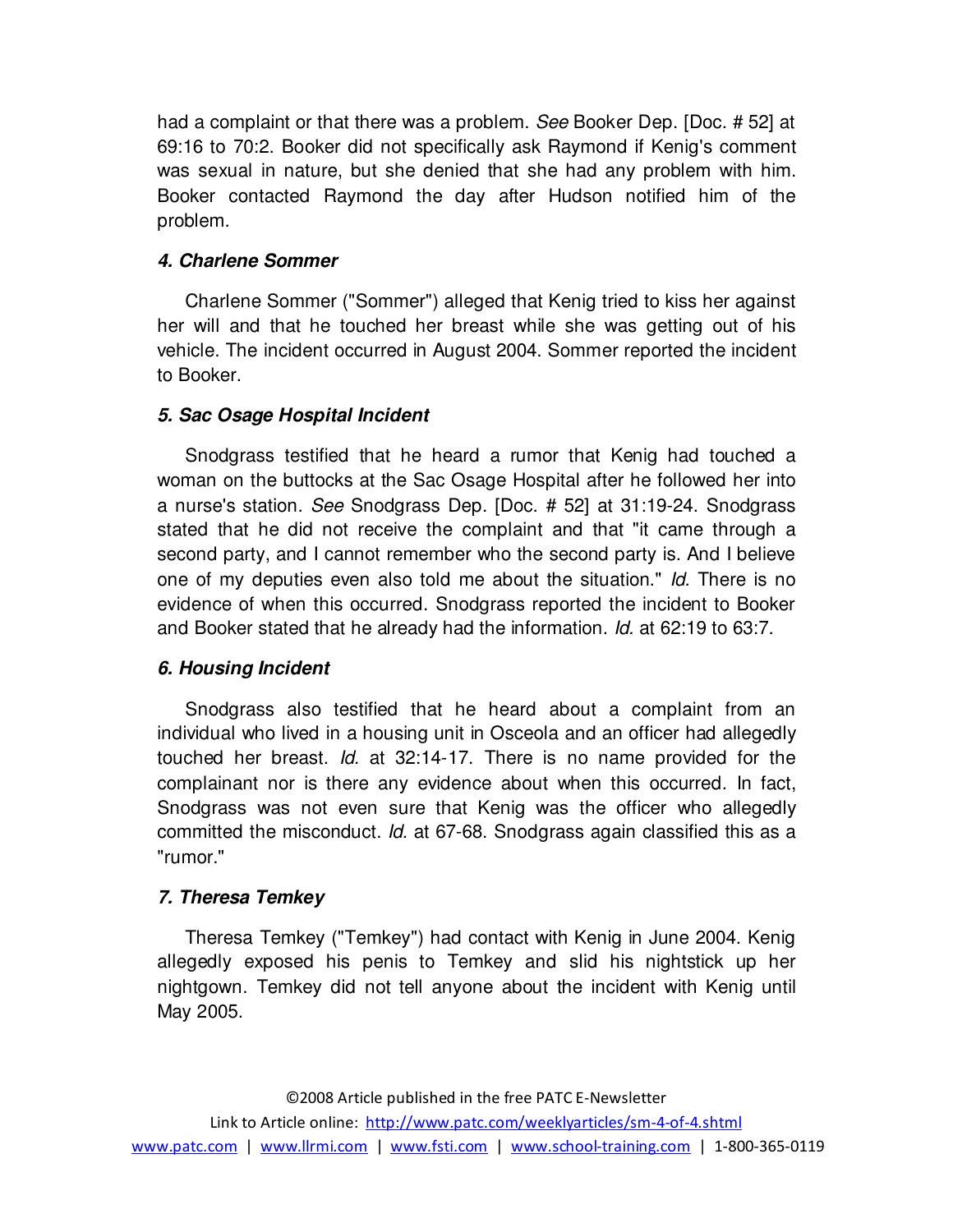# **D. Jacob's Complaint**

In April 2005, Jacob filed a two-count Complaint against Defendants and Kenig. See Complaint [Doc. # 1]. The first count was filed under 42 U.S.C. § 1983 and alleged that Kenig violated Jacob's constitutional rights and the other Defendants were liable because they condoned a pattern of misconduct, provided inadequate training, and had inadequate hiring procedures. Jacob sued Booker and Kenig in both their individual and official capacities. Id. at P32. The second count was filed against Kenig only for battery. Defendants moved for summary judgment on Count I of Jacob's Complaint in its entirety."

Notwithstanding all of these events, the federal trial court ruled that the events were insufficient to put the city on notice of Kenig's propensities and thus, let the city out of the case.

# **Avoiding Deliberate Indifference**

An agency can avoid entity liability through proper policy, training and supervision. Where officers respond in accordance with proper policy, training and supervision, the officer will also avoid individual liability. This, when dealing with sexual misconduct as well as harassment and discrimination, agencies must have a zero tolerance policy and validate that policy through training, supervision and enforcement.